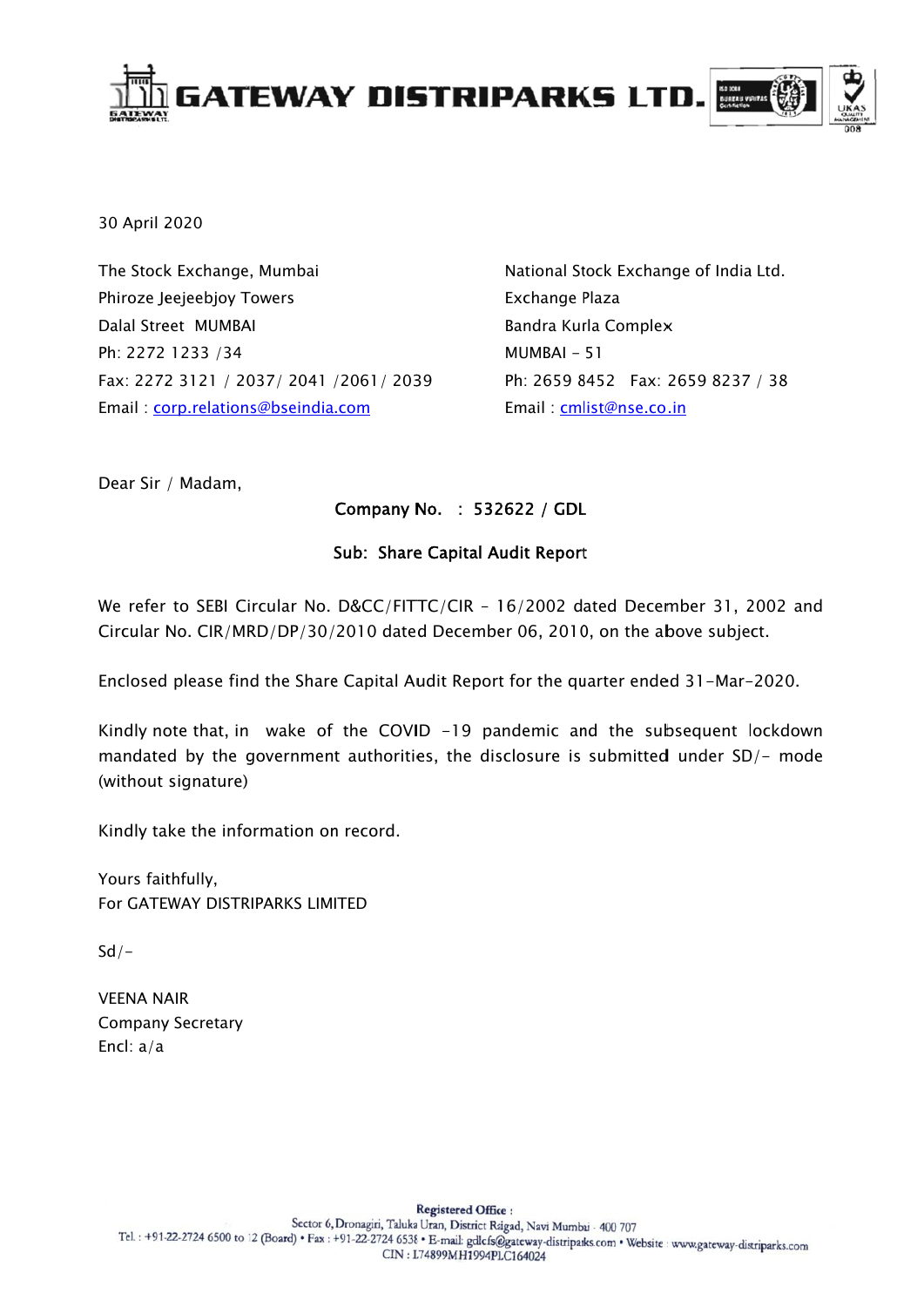### S. N. ANANTHASUBRAMANIAN & CO ~ Company Secretaries

10/25-26, 2nd Floor, Brindaban, Thane  $(W)$  - 400 601 T: +91 22 25345648 | +91 22 25432704 E: snaco@snaco.net | W: www.snaco.net JCSI Unique Code: P1991MH040400

'1

To,

The Board of Directors, Gateway Distriparks Limited L74899MH1994PLC164024 Container Freight Station, Sector 6, Dronagiri, Uran, Raigad, Navi Mumbai - 400 707

Sir/ Madam,

#### **Reconciliation of Share Capital Audit Report**

We have examined records / documents being maintained by Gateway Distriparks Limited ('Company') and / or Link Intime India Private Limited, its Registrar and Share Transfer Agent ('RTA'), as made available to us, for the purpose of issuing Reconciliation of Share Capital Audit Report in accordance with Regulation 76 of the Securities and Exchange Board of India (Depositories and Participants) Regulations, 2018.

Based on our examination as aforesaid, ISIN balances provided by National Securities Depository Limited and Central Depository Services (India) Limited and such verification(s) as considered necessary, in our opinion and to the best of our information and according to the explanations given to us by the Company / RTA, we hereby certify the following:

| Sr.<br>No. | <b>Particulars</b>                                                    | <b>Details</b>                                                                            |  |  |  |
|------------|-----------------------------------------------------------------------|-------------------------------------------------------------------------------------------|--|--|--|
| 01         | For the quarter ended                                                 | 31 <sup>st</sup> March, 2020                                                              |  |  |  |
| 02         | <b>ISIN</b>                                                           | INE852F01015                                                                              |  |  |  |
| 03         | <b>Face Value</b>                                                     | Rs. 10/- per share                                                                        |  |  |  |
| 04         | Name of Company                                                       | <b>Gateway Distriparks Limited</b>                                                        |  |  |  |
| 05         | <b>Registered Office Address</b>                                      | Sector 6, Dronagiri, Uran, Raigad,<br>Navi Mumbai - 400 707                               |  |  |  |
| 06         | <b>Correspondence Address</b>                                         | Container Freight Station, Sector 6,<br>Dronagiri, Uran, Raigad,<br>Navi Mumbai - 400 707 |  |  |  |
| 07         | Telephone and Fax Nos.                                                | Tel. No. : +91 22 2724 6500<br>: +91 22 2724 6538<br>Fax No.                              |  |  |  |
| 08         | E-mail Address                                                        | investor@gateway-distriparks.com                                                          |  |  |  |
| 09         | Names of Stock Exchanges where the<br>Company's Securities are listed | <b>BSE Limited (BSE)</b><br>National Stock Exchange of India Limited<br>(NSE)             |  |  |  |

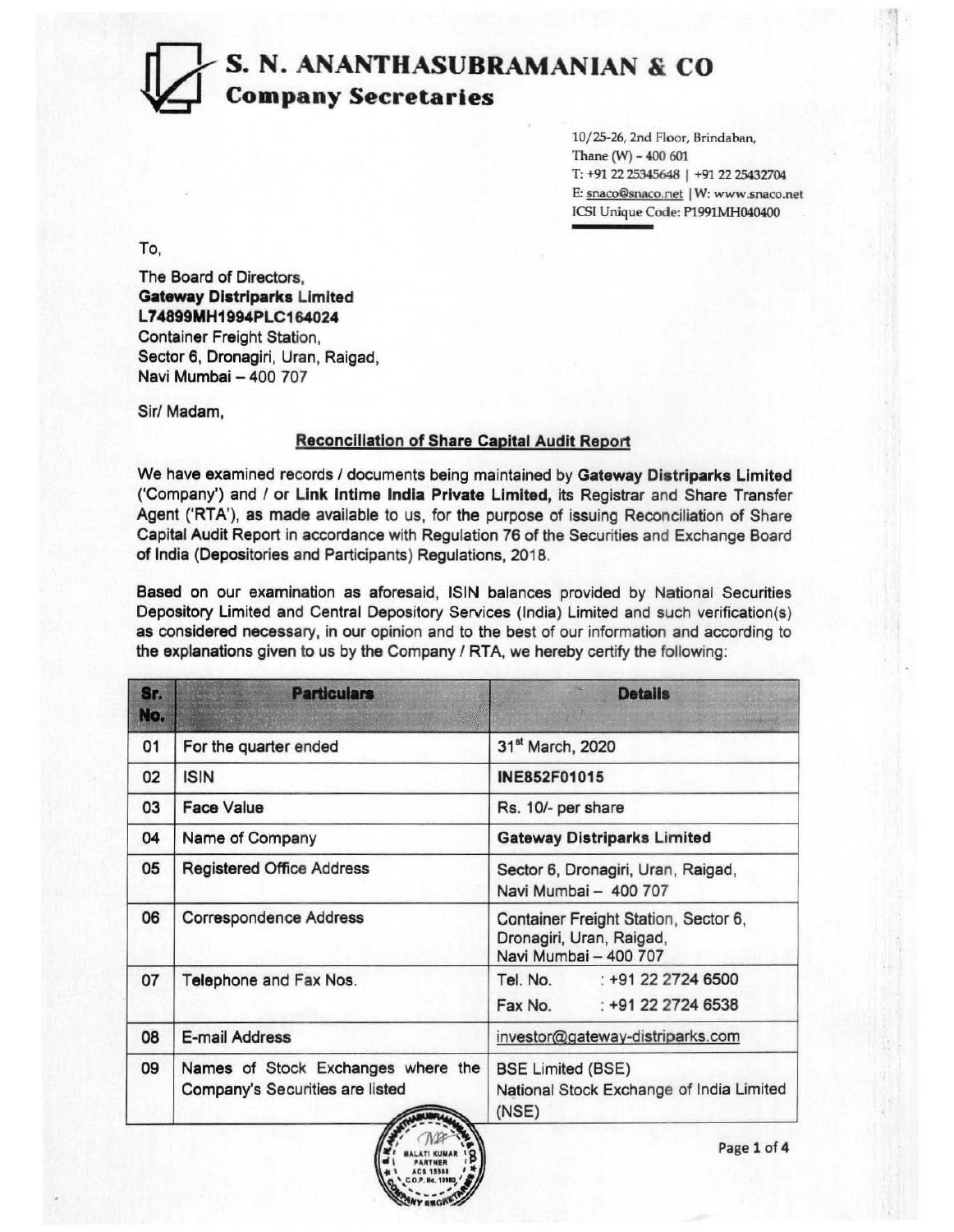# **FRAMANIAN S. N. ANANTHASUBRAMANIAN & CO Company Secretaries**

| Sr.<br>No. | <b>Particulars</b>                                                                                          |                                                                                                                     |                                                                   | <b>Details</b> |                                                     |                                        |                                               |                                                            |  |
|------------|-------------------------------------------------------------------------------------------------------------|---------------------------------------------------------------------------------------------------------------------|-------------------------------------------------------------------|----------------|-----------------------------------------------------|----------------------------------------|-----------------------------------------------|------------------------------------------------------------|--|
|            |                                                                                                             |                                                                                                                     |                                                                   |                |                                                     | <b>Number of Shares</b>                |                                               | % of Total Issued<br><b>Capital</b>                        |  |
| 10         | <b>Issued Capital</b>                                                                                       |                                                                                                                     |                                                                   |                | 10,87,28,049                                        |                                        | 100.00                                        |                                                            |  |
| 11         | <b>Listed Capital - BSE</b>                                                                                 |                                                                                                                     |                                                                   |                | 10,87,28,049                                        |                                        | 100.00                                        |                                                            |  |
|            | (as per company records)                                                                                    |                                                                                                                     |                                                                   |                |                                                     |                                        |                                               |                                                            |  |
|            | <b>Listed Capital - NSE</b><br>(as per company records)                                                     |                                                                                                                     |                                                                   |                | 10,87,28,049                                        |                                        | 100.00                                        |                                                            |  |
| 12         | Held in Dematerialized form in CDSL                                                                         |                                                                                                                     |                                                                   | 3,96,77,148    |                                                     |                                        | 36.49                                         |                                                            |  |
| 13         | Held in Dematerialized form in NSDL                                                                         |                                                                                                                     |                                                                   |                |                                                     | 6,90,50,784                            |                                               | 63.51                                                      |  |
| 14         | Physical                                                                                                    |                                                                                                                     |                                                                   |                | 117                                                 |                                        | 0.00                                          |                                                            |  |
| 15         | Total No. of Shares [12+13+14]                                                                              |                                                                                                                     |                                                                   |                | 10,87,28,049                                        |                                        | 100.00                                        |                                                            |  |
| 16         | Reasons for difference, if any, between:                                                                    |                                                                                                                     |                                                                   |                |                                                     |                                        |                                               |                                                            |  |
|            | [10 8 11]                                                                                                   |                                                                                                                     |                                                                   | Not Applicable |                                                     |                                        |                                               |                                                            |  |
|            | [10 & 415]                                                                                                  |                                                                                                                     |                                                                   |                | Not Applicable                                      |                                        |                                               |                                                            |  |
|            | [11 & 8 & 15]                                                                                               |                                                                                                                     |                                                                   | Not Applicable |                                                     |                                        |                                               |                                                            |  |
| 17         |                                                                                                             | Certifying the details of change(s) in share capital during the quarter under<br>consideration, as per table below: |                                                                   |                |                                                     |                                        |                                               |                                                            |  |
|            | <b>Particulars</b>                                                                                          | No. of<br><b>Shares</b>                                                                                             | <b>Applied/</b><br><b>Not</b><br><b>Applied</b><br>for<br>Listing |                | <b>Listed on</b><br><b>Stock</b><br><b>Exchange</b> | Whether<br><b>intimated</b><br>to CDSL | <b>Whether</b><br><b>intimated</b><br>to NSDL | $In-$<br>principle<br><b>Approval</b><br>pending<br>for SE |  |
|            | <b>NIL</b>                                                                                                  |                                                                                                                     |                                                                   |                |                                                     |                                        |                                               |                                                            |  |
| 18         | Register of Members is updated<br>(Yes/No)                                                                  |                                                                                                                     |                                                                   | Yes            |                                                     |                                        |                                               |                                                            |  |
|            | If not, updated up to which date                                                                            |                                                                                                                     |                                                                   | Not Applicable |                                                     |                                        |                                               |                                                            |  |
| 19         | Reference of previous quarter<br>with<br>regards to excess dematerialized shares,<br>if any                 |                                                                                                                     |                                                                   | Not Applicable |                                                     |                                        |                                               |                                                            |  |
| 20         | Has the Company resolved the matter in<br>point no. 19 above in the current quarter?<br>If not, reason why? |                                                                                                                     |                                                                   | Not Applicable |                                                     |                                        |                                               |                                                            |  |
|            |                                                                                                             |                                                                                                                     |                                                                   |                |                                                     |                                        |                                               | Page 2 of 4                                                |  |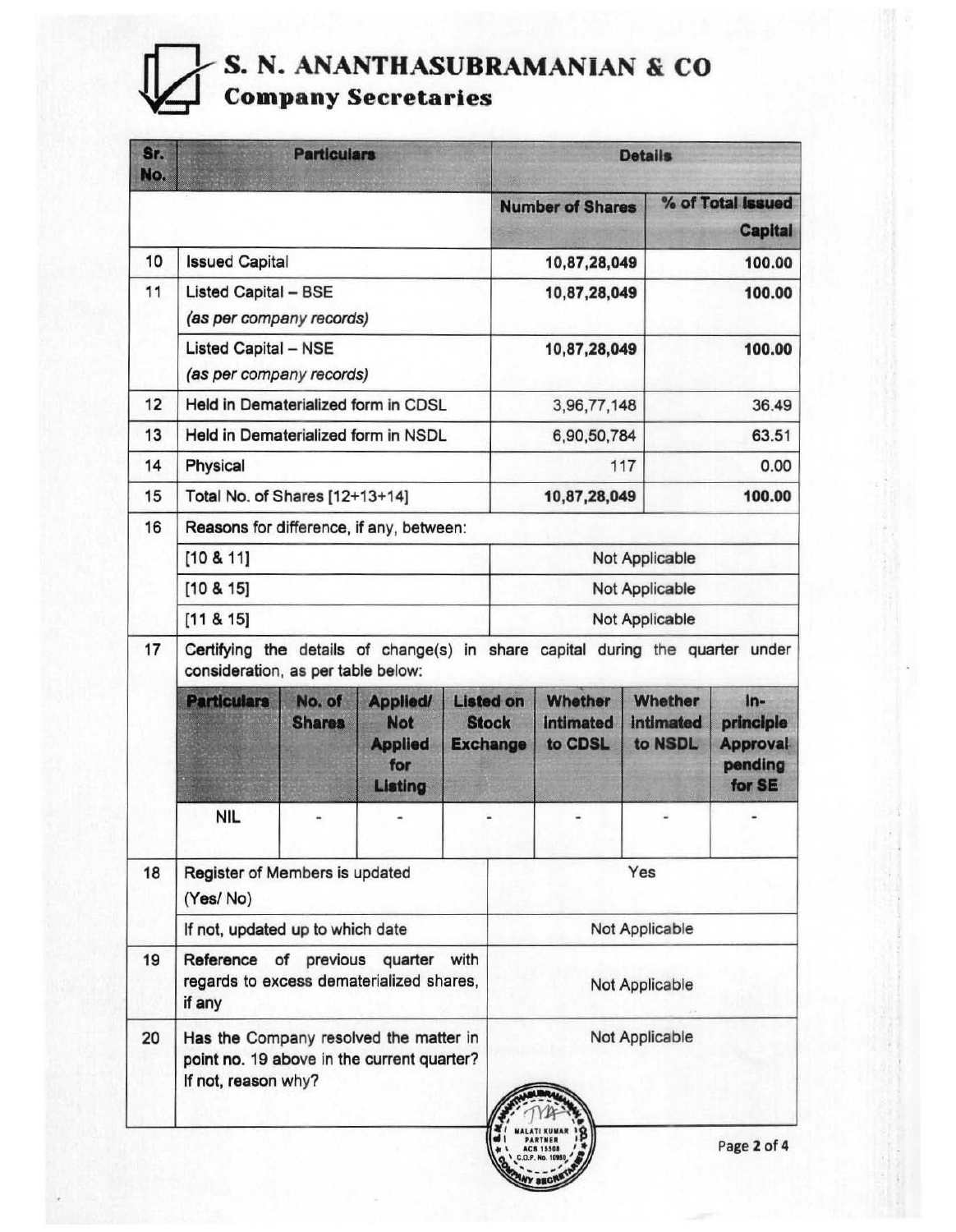# **FRAMANIAN & CO**<br> **Company Secretaries**

| Sr.<br>No. | <b>Particulars</b>                                                                                                                                       | <b>Details</b>                                                                                                                                                                                                                            |                                                                                                                                                                                                                        |  |                          |  |
|------------|----------------------------------------------------------------------------------------------------------------------------------------------------------|-------------------------------------------------------------------------------------------------------------------------------------------------------------------------------------------------------------------------------------------|------------------------------------------------------------------------------------------------------------------------------------------------------------------------------------------------------------------------|--|--------------------------|--|
| 21         | Mention the total number of requests, if any, confirmed after 21 days and total<br>number of requests pending beyond 21 days with the reasons for delay: |                                                                                                                                                                                                                                           |                                                                                                                                                                                                                        |  |                          |  |
|            | <b>Total Number of</b><br><b>Number of</b><br><b>Demat Requests</b><br><b>Requests</b>                                                                   |                                                                                                                                                                                                                                           | <b>Number of Shares</b>                                                                                                                                                                                                |  | <b>Reasons for Delay</b> |  |
|            | Confirmed after 21<br>days                                                                                                                               | <b>NIL</b>                                                                                                                                                                                                                                |                                                                                                                                                                                                                        |  |                          |  |
|            | Pending for more<br>than 21 days                                                                                                                         | <b>NIL</b>                                                                                                                                                                                                                                |                                                                                                                                                                                                                        |  |                          |  |
| 22         | Name, Telephone and Fax No. of the<br>Compliance Officer of the Company                                                                                  | Mrs. Veena Nair<br>Secretary<br>Compliance<br>Company<br>&<br>Officer<br>ACS: 12635<br>Tel. No.<br>$: +912227246500$<br>Fax No.<br>: +91 22 2724 6538                                                                                     |                                                                                                                                                                                                                        |  |                          |  |
| 23         | Name, Address, Telephone & Fax. No.,<br>Regn. No. of the Auditor                                                                                         | Ms. Malati Kumar, Partner<br>ACS: 15508   COP No.: 10980<br>S. N. ANANTHASUBRAMANIAN & CO.,<br><b>Company Secretaries</b><br>10/26, Brindaban,<br>Thane (West) - 400 601<br>Tel. No.<br>: +91 22 25345648<br>Fax No.<br>: +91 22 25390292 |                                                                                                                                                                                                                        |  |                          |  |
| 24         | Appointment of common agency for<br>share registry work                                                                                                  |                                                                                                                                                                                                                                           | Yes                                                                                                                                                                                                                    |  |                          |  |
|            | ١f<br>yes,<br>name,<br><b>Registration Number</b>                                                                                                        | <b>SEBI</b><br>address<br>and                                                                                                                                                                                                             | Link Intime India Private Limited<br>C-101, 247 Park, L.B.S. Marg,<br>Vikhroli (West), Mumbai - 400083<br>SEBI Registration No.: INR000004058<br>Tel. No.<br>: +91 022-4918 6000<br>E-mail ID<br>$: +91022 - 49186060$ |  |                          |  |